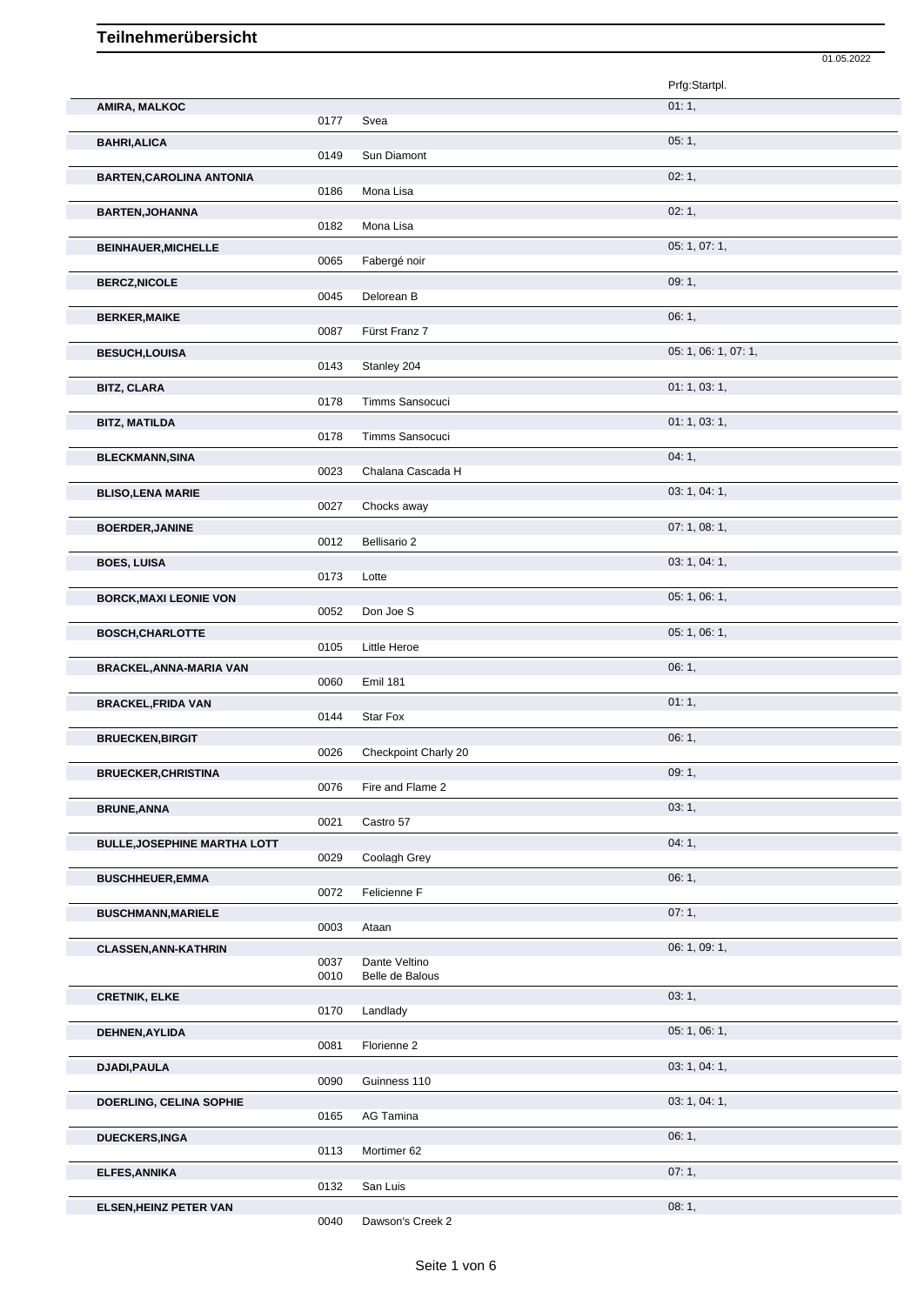|                                 |              |                               | 01.05.2022           |
|---------------------------------|--------------|-------------------------------|----------------------|
|                                 |              |                               | Prfg:Startpl.        |
| <b>FASSBACH, LILLY</b>          |              |                               | 03: 1, 04: 1,        |
|                                 | 0172         | Lilly                         |                      |
| FATHEUER, YARA                  |              |                               | 03: 1, 04: 1,        |
|                                 | 0175         | Rocket Man                    |                      |
| <b>FELS, ULRIKE</b>             |              |                               | 09:1,                |
|                                 | 0002         | Apintor La Manga              |                      |
|                                 |              |                               |                      |
| FLAUDER, JULIE-SOPHIE           |              |                               | 05: 2, 06: 2, 07: 1, |
|                                 | 0128<br>0124 | RiCara 5<br>Quini 12          |                      |
|                                 | 0042         | Debbie 77                     |                      |
|                                 |              |                               |                      |
| <b>FLEISCHER,LOUISA</b>         | 0059         | D'Amour Royal                 | 05: 1, 06: 1,        |
|                                 |              |                               |                      |
| <b>FOERSTER, SARAH</b>          |              |                               | 07:1,                |
|                                 | 0018         | Casper de l'amour             |                      |
| FRIGGE, ISABELLE                |              |                               | 05: 1, 06: 1, 07: 1, |
|                                 | 0005         | Back Ara                      |                      |
| <b>GEISSLER, SIMONE</b>         |              |                               | 07: 1, 08: 1, 09: 1, |
|                                 | 0041         | Daylight 287                  |                      |
|                                 | 0162         | Walentino WT                  |                      |
| <b>GENZLER, JANA</b>            |              |                               | 06:1,                |
|                                 | 0116         | Nemo Nimmersatt               |                      |
|                                 |              |                               |                      |
| <b>GERDES, LEONIE</b>           |              |                               | 01:1,                |
|                                 | 0173         | Lotte                         |                      |
| GERHARZ, JULIA                  |              |                               | 08: 1, 09: 1,        |
|                                 | 0134         | Saphira W 3                   |                      |
| <b>GERNEMANN, SABRINA</b>       |              |                               | 07:1,                |
|                                 | 0004         | Avicii van't Steengoed        |                      |
| <b>GESING DR., JOYCE</b>        |              |                               | 05: 1, 06: 1, 07: 1, |
|                                 | 0118         | Not Black                     |                      |
|                                 |              |                               |                      |
| GOEPPERT, CAROLINE              |              |                               | 06:1,                |
|                                 | 0055         | Drachengold                   |                      |
| <b>GOSMANN,LENI-SOPHIE</b>      |              |                               | 07:2,                |
|                                 | 0057         | Dream for Two                 |                      |
|                                 | 0161         | Voodoo CR                     |                      |
|                                 | 0160         | Velvet 122                    |                      |
| <b>GRINTZALIS, HELENA</b>       |              |                               | 05: 1, 06: 1,        |
|                                 | 0058         | Dynamic 25                    |                      |
| <b>GROSS, JUDITH</b>            |              |                               | 08:1,                |
|                                 | 0067         | Famous Diamond                |                      |
|                                 | 0032         | Da Capo W                     |                      |
| <b>GROTEN, DANIELA</b>          |              |                               | 06:1,                |
|                                 | 0114         | Mr. Gorgeous                  |                      |
| <b>GRUENER, EKATERINA EDDA</b>  |              |                               | 05: 1, 07: 1,        |
|                                 | 0095         | Ibiza 53                      |                      |
|                                 |              |                               |                      |
| <b>GRUYTER, LEONTINE DE</b>     |              |                               | 05: 1, 06: 1,        |
|                                 | 0147<br>0155 | Suadele<br><b>Sweet Marty</b> |                      |
|                                 |              |                               |                      |
| <b>GRUYTER, MARIE-SOPHIE DE</b> |              |                               | 05: 1, 06: 1,        |
|                                 | 0069         | Farley W                      |                      |
| HAENDELER, MICHAELA             |              |                               | 07:1,                |
|                                 | 0152         | Sunar Donner                  |                      |
| <b>HELMHOLD,LISANN</b>          |              |                               | 07:1,                |
|                                 | 0164         | Wind of Change 38             |                      |
|                                 |              |                               |                      |
| HERBERTZ, EVA                   |              |                               | 09:1,                |
|                                 | 0070         | Feelicia                      |                      |
| <b>HEUI, KATIE</b>              |              |                               | 01:1,                |
|                                 | 0177         | Svea                          |                      |

Barilla 14 **HOLZSCHNEIDER,JULIA** 04: 1, Steendieks Dein Liebling

**INGERISCH, LILIAN** 01: 1, Wina

**JAEGER,LARA** 02: 1, 0036 Dalomo 0082 Forever Flash

**HOBACH,JUDITH** 0006 Barilla 14 0006 Barilla 14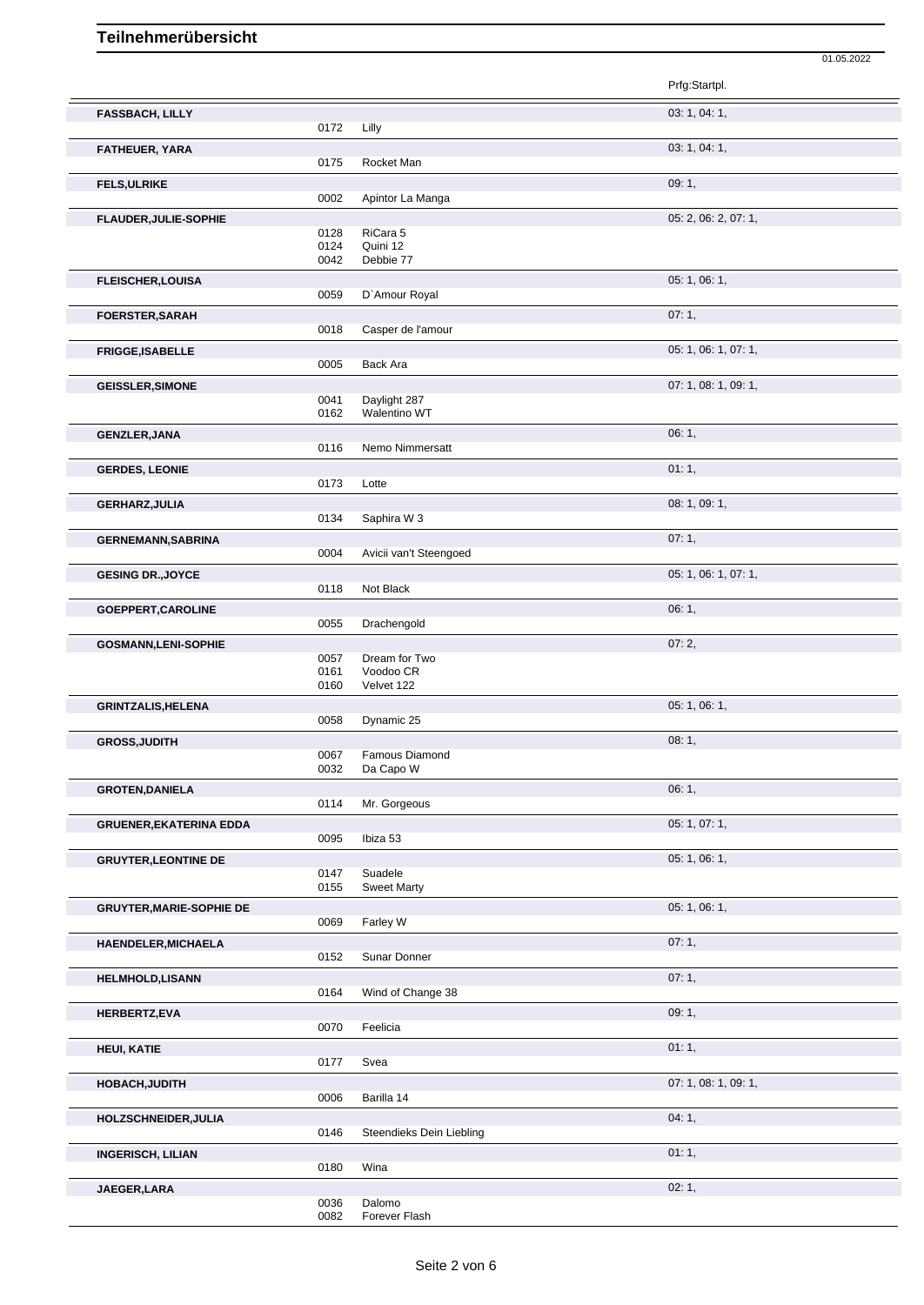|                            |              |                                       | 01.05.2022           |
|----------------------------|--------------|---------------------------------------|----------------------|
|                            |              |                                       | Prfg:Startpl.        |
| JANIK, LILLY               |              |                                       | 01:1,                |
|                            | 0122         | Pinocchio 212                         |                      |
| <b>KLAAS, PIA</b>          |              |                                       | 03: 1, 04: 1,        |
|                            | 0176         | Sequoyah                              |                      |
| <b>KLEIN, KATRIN</b>       |              |                                       | 05:1,                |
|                            | 0021         | Castro 57                             |                      |
| KOENTGES, KATHARINA        | 0115         | Nee Mäxchen                           | 08:1,                |
|                            |              |                                       |                      |
| <b>KRAUSE, VANESSA</b>     | 0025         | Charlotte 175                         | 04:1,                |
| <b>KREBS, HELENE</b>       |              |                                       | 07:1,                |
|                            | 0098         | Interno 3                             |                      |
| <b>KROSS, ANNA-SOPHIE</b>  |              |                                       | 01: 2, 04: 1,        |
|                            | 0094<br>0108 | <b>HET Askaban</b><br>Lucky Louis 6   |                      |
|                            |              |                                       |                      |
| <b>KROSS, MARIELUISE</b>   | 0094         | <b>HET Askaban</b>                    | 03: 1, 05: 2, 06: 2, |
|                            | 0108         | Lucky Louis 6                         |                      |
| KUCKARTZ,LUISA             |              |                                       | 07:1,                |
|                            | 0011         | <b>Bellflow</b>                       |                      |
| KUESPERT, ELISA            | 0111         | Maureen's Lad                         | 03: 1, 04: 1,        |
|                            |              |                                       |                      |
| KUTZI, KATHARINA           | 0179         | Whistle                               | 03: 1, 04: 1,        |
| <b>LAH, JASMIN MAREIKE</b> |              |                                       | 05: 1, 06: 1,        |
|                            | 0028         | Comansche XIV                         |                      |
| LAMAR, HANNAH              |              |                                       | 05: 1, 07: 1,        |
|                            | 0163         | Wiechhof's Myran                      |                      |
| <b>LECHSNER, TANJA</b>     |              |                                       | 05:1,                |
|                            | 0054<br>0036 | Donna 781<br>Dalomo                   |                      |
|                            | 0082         | Forever Flash                         |                      |
| LELLAU, LIV                |              |                                       | 03:1,                |
|                            | 0180         | Wina                                  |                      |
| LENKAJTIS, LINA ELISABETH  | 0084         | Fuego van't Molenbosch                | 05: 1, 07: 1,        |
| <b>LEONARD, STEMPEL</b>    |              |                                       | 02:1,                |
|                            | 0171         | Lemmy                                 |                      |
| LETSCH, GIULIA             |              |                                       | 07: 1, 09: 1,        |
|                            | 0112         | Maximus 98                            |                      |
| <b>LEYEN, MIRIAM VAN</b>   |              |                                       | 07:2,                |
|                            | 0080<br>0033 | Fleur de L'amour 3<br>Daikiro Din Tai |                      |
| <b>LIEBENSTEIN, WENDY</b>  |              |                                       | 08:1,                |
|                            | 0133         | Santorini 20                          |                      |
| LIETZ, LISA-MARIE          |              |                                       | 03:1,                |
|                            | 0162         | Walentino WT                          |                      |
| LILLIE, MICHAELA           |              |                                       | 08:1,                |
|                            | 0073         | Feline 108                            |                      |
| LINK, MIA                  | 0034         | Daisy de luxe 3                       | 05: 1, 06: 1,        |
| LISSACK, CHIARA-SOPHIE     |              |                                       | 07:1,                |
|                            | 0154         | Sweet Chocolate 9                     |                      |
| <b>MASTNAK, SABINE</b>     |              |                                       | 07:1,                |
|                            | 0075         | Fips For Fun                          |                      |
| <b>MAUER, JOLINE</b>       |              |                                       | 07:1,                |
|                            | 0184         | Desingo                               |                      |
| <b>MEISSNER, MANUELA</b>   | 0035         | Daktari H                             | 05: 1, 07: 1,        |
|                            |              |                                       | 06:1,                |
| <b>MENCZYK, VANESSA</b>    | 0187         | For my Souz                           |                      |
| <b>MENKE, LENA</b>         |              |                                       | 02:1,                |
|                            | 0165         | AG Tamina                             |                      |
| <b>MEURERS, LEONIE</b>     |              |                                       | 02:2,                |
|                            | 0157         | Thelma Blue                           |                      |

**MEYER,JULE** 07: 1, 08: 1,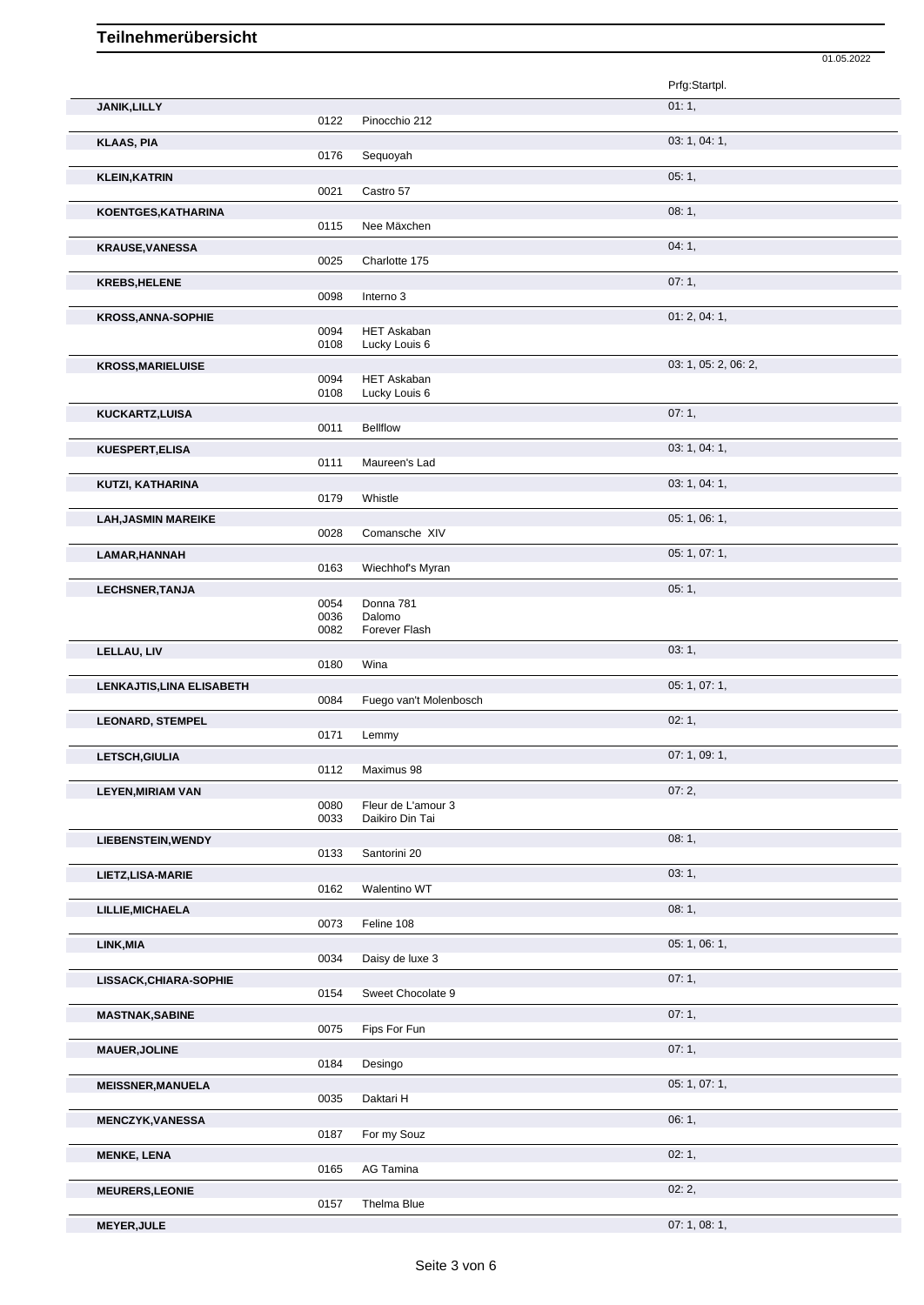|                                |              |                             | Prfg:Startpl.        |
|--------------------------------|--------------|-----------------------------|----------------------|
|                                | 0099         | Janosch 676                 |                      |
|                                | 0159         | Varo Vitaro                 |                      |
| MEYER, JULIE-CHRISTINE         | 0158         | Titanus 3                   | 08:1,                |
| <b>MEYER, SOPHIE-CATHERINE</b> |              |                             | 07:1,                |
|                                | 0107         | Loxley's Lucky Charm        |                      |
| <b>MOELLER, SARAH</b>          |              |                             | 04: 1, 05: 1,        |
|                                | 0022         | Catch a fire                |                      |
| <b>MONDROWSKI, MAREIKE</b>     | 0135         | Schoko Chanel ST            | 09:1,                |
|                                | 0142         | Something Special ST        |                      |
| MUELLER-BLUM DR., MEIKE        |              |                             | 02: 2, 07: 1,        |
|                                | 0181<br>0127 | Gladur<br>Reyna 6           |                      |
| NIEGEMANN, SARAH               |              |                             | 08: 1, 09: 1,        |
|                                | 0085         | Fun and done                |                      |
|                                | 0123         | <b>Quality Horse</b>        |                      |
| <b>NIEHUES, MERLE</b>          | 0016         | Cantino H                   | 04: 1, 06: 1,        |
| <b>NOWAK,EMMY</b>              |              |                             | 05: 1, 06: 2,        |
|                                | 0184         | Desingo                     |                      |
|                                | 0185         | Drachenherz 8               |                      |
| OK KRUIJFF, LILLY              | 0166         | Anna                        | 01:1,                |
| <b>PASSLACK, KIM MARIE</b>     |              |                             | 07: 1, 08: 1, 09: 1, |
|                                | 0089         | Get the Beat                |                      |
| PAWLITZKI-LINK, NICOLA         |              |                             | 09:1,                |
|                                | 0088         | Galileo B                   |                      |
| PEKIE-LEUKER, FRANK            | 0017         | Capugina                    | 05: 1, 07: 1,        |
| <b>PICK, MERLE</b>             |              |                             | 07: 1, 08: 1,        |
|                                | 0097         | Insterfee 16                |                      |
| PIERKES, VIOLA ELISABETH       |              |                             | 07:1,                |
|                                |              |                             |                      |
|                                | 0101<br>0044 | La Lotta 2<br>Delmondo VN   |                      |
| PLUCH, SOFIA MARIE             |              |                             | 05:1,                |
|                                | 0068         | Farina 1043                 |                      |
| PURUCKHERR, EMMA CATHARINA     |              |                             | 01: 1, 03: 1,        |
|                                | 0020         | Cassiopeia SH               |                      |
| PURUCKHERR, SANDRA             | 0020         | Cassiopeia SH               | 07:1,                |
| QUASTEN, ANNA                  |              |                             | 05: 1, 07: 1,        |
|                                | 0030         | Coole Socke 5               |                      |
| RADEMACHER, KATHARINA          |              |                             | 07:1,                |
|                                | 0079         | Fleetwood Mac 18            |                      |
| REICHELT, PAULINA              | 0145         | Steendieks Colour Magic     | 07:1,09:1,           |
| <b>REINEKE, CHRISTINA</b>      |              |                             | 07: 1, 08: 1,        |
|                                | 0015         | Callista Paulina            |                      |
|                                | 0106         | Louidor 21                  |                      |
| <b>RICHTER, MARIE</b>          | 0043         | Deep Pleasure               | 04:2,                |
|                                | 0110         | Mario 137                   |                      |
| RIEFFEL, YAMINA                |              |                             | 09:1,                |
|                                | 0137         | Sheldon 11                  |                      |
| ROCKENBACH, NICOLE             | 0038         | Dark Dornik's Doxi          | 05: 1, 06: 1,        |
| ROSKOTH, STEFANIE              |              |                             | 07: 1, 08: 1,        |
|                                | 0091         | Havanero 3                  |                      |
| <b>RUESS, MEIKE</b>            |              |                             | 09:1,                |
|                                | 0067<br>0032 | Famous Diamond<br>Da Capo W |                      |
| SALZMANN, DALIAH               |              |                             | 08: 1, 09: 1,        |
|                                | 0047         | Der Klassiker               |                      |
| <b>SCHAUFF, CARLA</b>          | 0049         | Der Poet 6                  | 03:1,                |

01.05.2022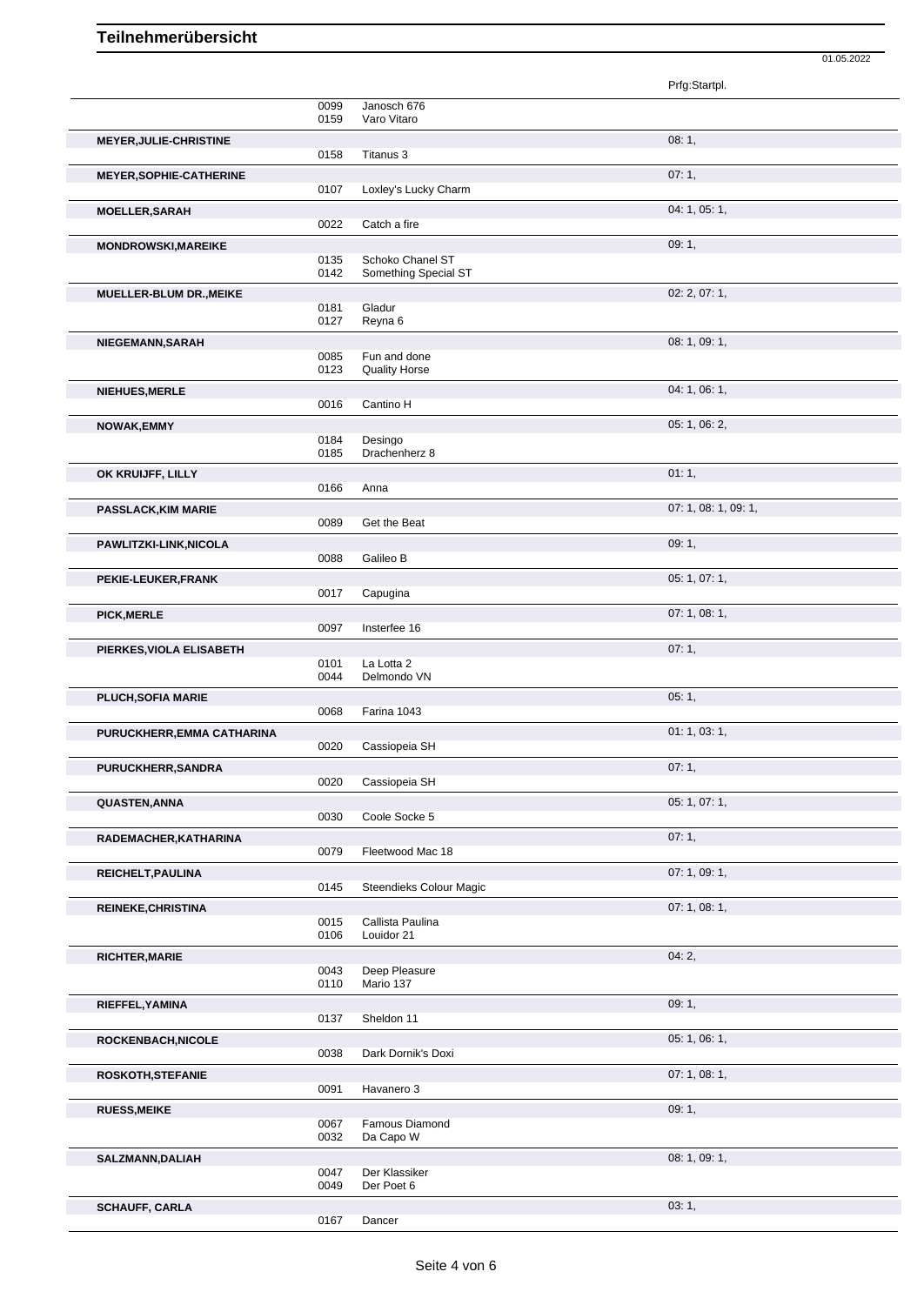|                                  |              |                                       | 01.05.2022    |  |
|----------------------------------|--------------|---------------------------------------|---------------|--|
|                                  |              |                                       | Prfg:Startpl. |  |
| <b>SCHAUFF, LUISA</b>            |              |                                       | 01:1,         |  |
|                                  | 0172         | Lilly                                 |               |  |
| <b>SCHMITZ, HANNAH</b>           |              |                                       | 05:1,         |  |
|                                  | 0183         | Chano 3                               |               |  |
| <b>SCHMITZ, SABINE</b>           |              |                                       | 09:1,         |  |
|                                  | 0093         | Herr Bert von Bödefeld                |               |  |
| SCHOLTEN-REINTJES, NATASCHA      | 0019<br>0071 | <b>Cassillias Boy</b><br>Feeling D'ox | 05: 1, 06: 1, |  |
| <b>SCHUETTE, ISABELLA</b>        | 0174         | Pepe 242                              | 01: 1, 03: 1, |  |
| <b>SCHUETTE, MAGDALENA</b>       | 0174         | Pepe 242                              | 01:1,         |  |
|                                  |              |                                       | 07: 1, 09: 1, |  |
| <b>SCHWAN, VIVICA</b>            | 0031         | Count de Bourget                      |               |  |
| <b>SCHWARZ, ROMEIKE</b>          |              |                                       | 05: 1, 06: 1, |  |
|                                  | 0130         | Rocky's Rabauke DD                    |               |  |
| SIEVERS, STEFANIE                |              |                                       | 07:1,         |  |
|                                  | 0104         | Light of Moon                         |               |  |
| SKLEBITZ, SOPHIA                 | 0156         | Tasha 10                              | 03: 1, 04: 1, |  |
|                                  | 0140         | Simply 14                             |               |  |
| <b>STEINBERG, SOPHIA</b>         |              |                                       | 01: 1, 03: 1, |  |
|                                  | 0078         | Flecky 26                             |               |  |
| <b>STERNKE, MARIE</b>            |              |                                       | 01: 1, 03: 1, |  |
|                                  | 0092         | <b>Hercules AS</b>                    |               |  |
| <b>STRACHANSKI, JULIA</b>        | 0166         | Anna                                  | 03: 1, 04: 1, |  |
|                                  |              |                                       | 05:1,         |  |
| <b>TERSCHLUESEN, TANJA</b>       | 0096         | In Style 3                            |               |  |
| <b>TERSTEGEN, ESTELLE ELENA</b>  |              |                                       | 03:1,         |  |
|                                  | 0001         | Alocadora                             |               |  |
| TERSTEGEN, VIKTORIA VANESSA      |              |                                       | 06: 1,        |  |
|                                  | 0136         | Scudetto 3                            |               |  |
| THALEA, FLORIAN                  |              |                                       | 03:1,         |  |
|                                  | 0172         | Lilly                                 |               |  |
| <b>TIGGES, MIRA</b>              | 0046         | Der Bunte 4                           | 08: 1, 09: 1, |  |
| UNTERBERG, ROMINA                |              |                                       | 06:1,         |  |
|                                  | 0102         | Lady Lynn                             |               |  |
| <b>VERMASSEN, FINJA CARLOTTA</b> |              |                                       | 03:1,         |  |
|                                  | 0014         | Bräuhof Philippo                      |               |  |
| <b>VOGEL, EILEEN</b>             |              |                                       | 09:1,         |  |
|                                  | 0100         | La Fleur de Lux                       |               |  |
| <b>VOGLER, LETIZIA</b>           | 0188         | Fille d'amour GMO                     | 07:1,         |  |
| <b>VOLK, LEA TERTIA</b>          |              |                                       | 06:1,         |  |
|                                  | 0050         | Descarado W                           |               |  |
| <b>VOOSEN, HELENA</b>            |              |                                       | 04:1,         |  |
|                                  | 0051         | Die feine Lady W                      |               |  |
| <b>WAGNER, YVONNE</b>            |              |                                       | 09:1,         |  |
|                                  | 0153         | Sunday's Son                          |               |  |
| <b>WANSING, VERA</b>             | 0077         | First Love 41                         | 06:1,         |  |
|                                  |              |                                       |               |  |
| <b>WASKOWSKI, LILLIAM</b>        | 0169         | Fiona                                 | 04:1,         |  |
| <b>WEISHEIT, ANNA</b>            |              |                                       | 07:1,         |  |
|                                  | 0151         | Sun of Gold                           |               |  |
| <b>WELLER, SARAH</b>             |              |                                       | 03: 1, 04: 1, |  |
|                                  | 0168         | Donna Grazia                          |               |  |
| <b>WEYH,LEONIE</b>               |              |                                       | 06:1,         |  |
|                                  | 0008         | Belcanto 48                           |               |  |
| <b>WIEKHORST, MARA</b>           | 0054         | Donna 781                             | 02:1,         |  |
|                                  | 0036         | Dalomo                                |               |  |